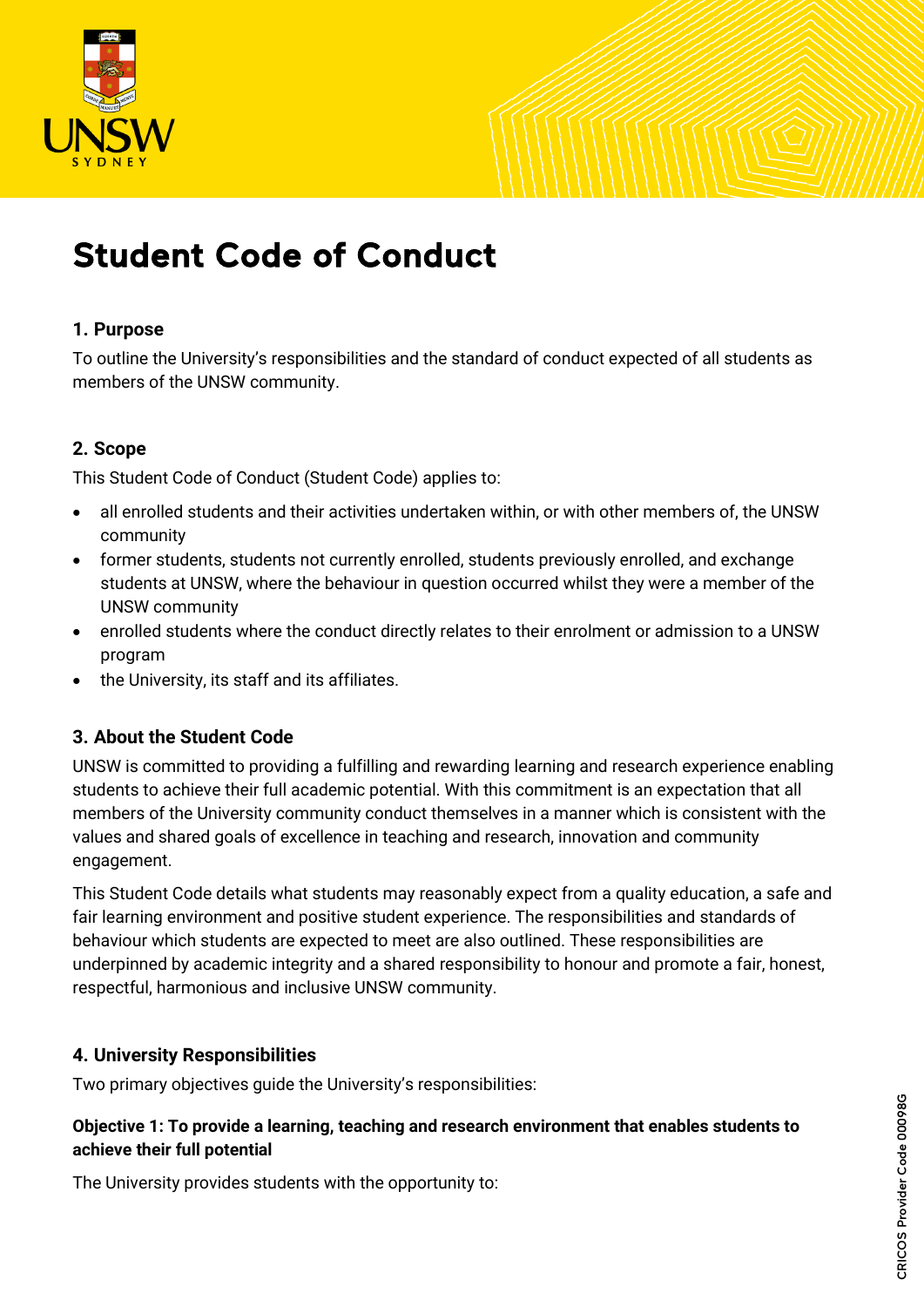- be considered for selection into courses or programs with selection criteria that are valid, explicit, fair and transparent
- enrol in courses and programs of study that are of a high standard and satisfy relevant professional requirements
- have reasonable access to appropriately qualified academic staff and academic and learning support services, materials, equipment and other resources to enable completion of academic courses
- receive clear and timely information about courses, administrative procedures and feedback on assessment tasks
- provide feedback on the teaching, learning and research environment
- receive appropriate recognition for copyright subsisting in original theses, essays and other submitted work; receive recognition for their contribution to the published work of UNSW staff; and, recognition of their legitimate share of intellectual property rights
- study and work in a safe, inclusive and productive academic environment.

# **Objective 2: To provide a University experience for students consistent with the University's values and guiding principles**

The University endeavours to ensure that students:

- study in an academic environment which fosters student participation in debate and where students can express alternative points of view
- are treated with courtesy and respect as valued members of the University community
- are provided with the opportunity to participate in the decision-making processes of the University through elected student representatives
- are treated fairly, impartially and consistently in all aspects of University policy, procedures and practice
- are treated equitably, free from all forms of unlawful discrimination and harassment, including sexual harassment
- have access to reasonable support services if experiencing personal, health, academic and/or disability related challenges
- have reasonable access to the records held about them
- receive respect and lawful protection of their privacy
- can make a complaint about their experience at the University
- can make a complaint or exercise a right of appeal without fear of victimisation and with the assurance that the matter will be treated seriously, expeditiously and sensitively having due regard to procedural fairness and confidentiality.

# **5. UNSW community**

Upon enrolment, students join the UNSW community. As members of the UNSW community, students are expected to observe and uphold standards of conduct which are outlined in this code with respect to behaviour:

- on UNSW campuses and facilities, including the live-in accommodation at Australian Defence Force Academy (ADFA) Canberra
- in virtual spaces (including online forums, communities and platforms) arranged or facilitated by UNSW or where the virtual space is connected to UNSW study or the student experience

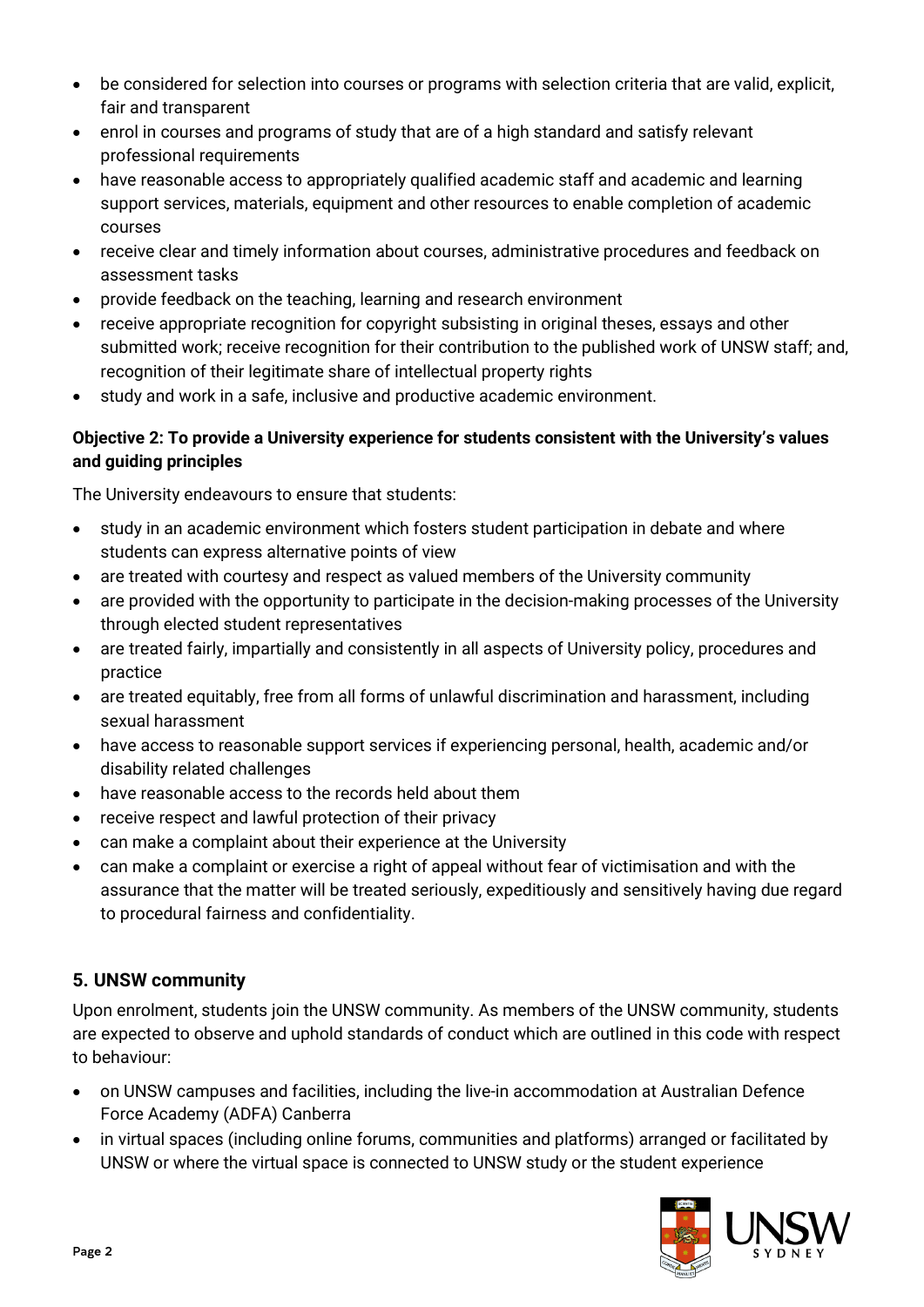- while using UNSW information and communication technology resources
- at any premises where research study or work integrated learning is undertaken as part of a UNSW activity including but not limited to placements, internships, exchanges, fieldwork, or other types of practicum
- while students or student affiliates are representing UNSW (e.g. at social and sporting events, cultural activities, competitions, conferences), including within student clubs or whilst on exchange
- between UNSW student and a UNSW staff and affiliates
- at University owned, operated or affiliated accommodation
- at separate legal entities controlled by the University
- at Arc@UNSW and associated UNSW student society and club activities.

## **6. Principles of open and respectful discussion**

The following principles of open and respectful discussion are key to fostering and preserving a safe and fair learning environment and a positive student experience at UNSW:

- UNSW encourages critical thought and open discussion, including of controversial ideas
- UNSW is a dynamic community where ideas can change, and there is a commitment to creating a safe space for exploring and debating changing perspectives
- Students should demonstrate respectful disagreement or feedback, expecting that they may be asked to explain or give evidence for their perspective or claims
- Students are committed to engaging in respectful and inclusive conversations and debates; turntaking; and appreciation
- Students accept differences amongst each other both seen and unseen
- Students must permit others to express disagreement without fear of reprisal.

# **7. Student Responsibilities**

As members of the UNSW community, students uphold the following six responsibilities:

## **Responsibility 1: Comply with the University's conditions of enrolment**

UNSW students:

- meet the eligibility requirements for admission
- inform themselves of all relevant University policies and procedures
- keep their contact details entered in myUNSW are current at all times
- read and, if required, respond to all communications sent by UNSW to their UNSW email address or via Moodle, Microsoft Teams or other university recognised forms of communication
- correctly identify themselves and produce to University staff and affiliates their student card or other form of photo identification upon request.

## **Responsibility 2: Act responsibly, ethically, safely and with integrity**

UNSW students:

- actively participate in the learning process, including attending scheduled teaching and learning activities
- submit assessment tasks by submission dates and times, unless unforeseen or exceptional circumstances arise

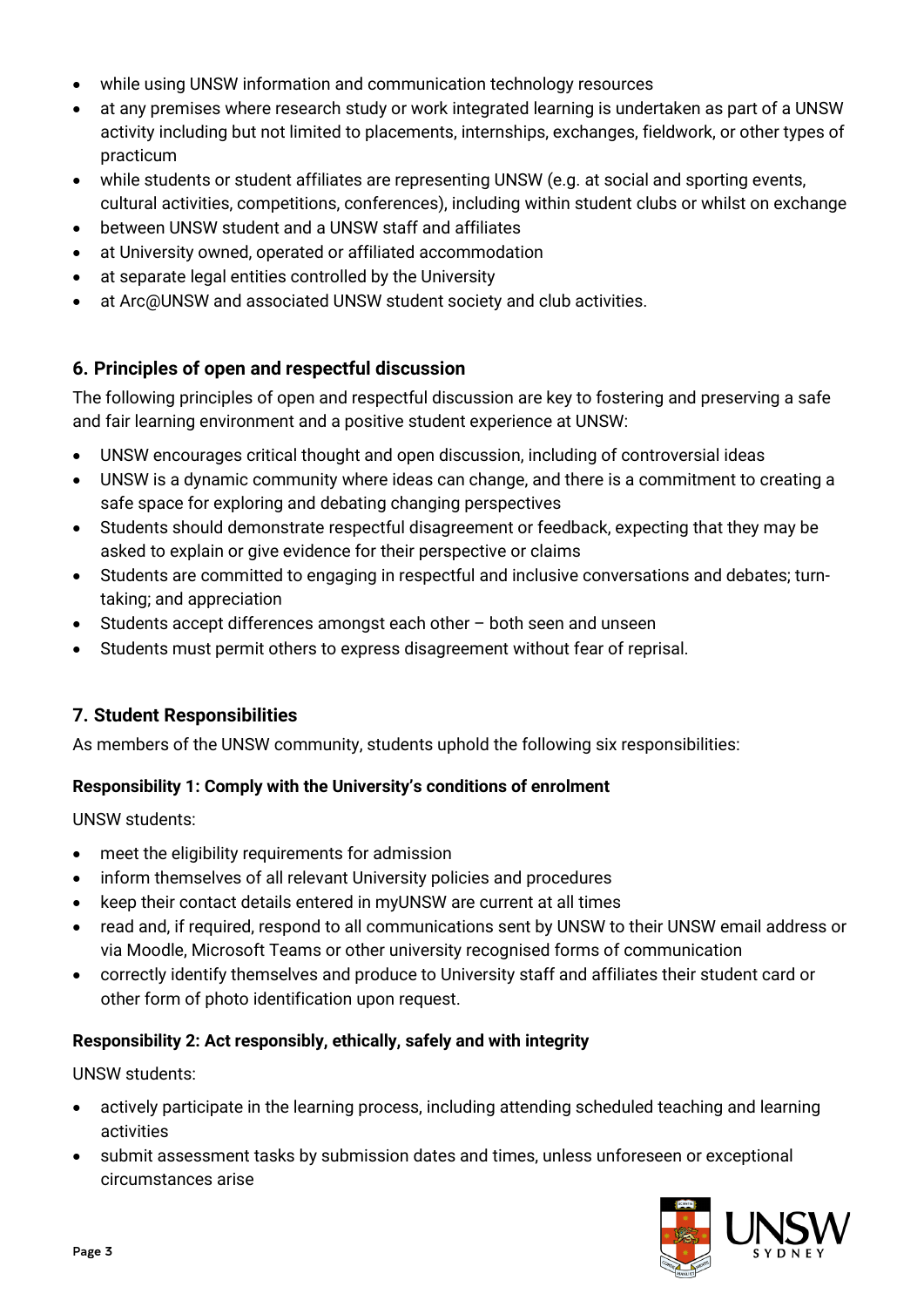- conduct themselves honestly and according to University policies and procedures
- ensure that they properly and fairly use copyright material
- ensure that their activities and conduct do not place themselves or others at risk of harm or injury *This includes observing all ethical requirements of their academic and UNSW community activities. If under the influence of alcohol or a prohibited substance, not attending or participating in any learning activity, such as, tutorials, laboratory and classes.*
- behave ethically and with integrity, avoiding any action or behaviour that would unfairly advantage or disadvantage either themselves or another student. *This includes engaging in, or facilitating, plagiarism (e.g. contract cheating or collusion), exam cheating, fabricating and falsifying documents, sources and data and other forms of misconduct.*
- conduct themselves in a manner conducive to the proper functioning of the University, recognising that a primary function of the University is the pursuit of academic and research excellence
- are familiar with the programs and resources made available or recommended by the University to assist them to conduct their studies and research, including resources to help students avoid plagiarism and to comply with the ethical requirements of research
- display respect by behaving in a manner that will not unreasonably impair the freedom of others to pursue their studies, work and research and to participate in life at the University.

# **Responsibility 3: Observe standards of equity and respect in dealing with every member of the UNSW community**

UNSW students:

• treat all members of the UNSW community with courtesy and respect. *This includes respecting the rights of others to be treated equitably, free from all forms of unlawful discrimination, harassment, bullying and vilification; and the rights of others to express political and religious views.*

*This also includes not engaging in sexual misconduct, or behaviour that is perceived by others to be threatening or intimidating, or that causes any person to fear for their personal safety or well-being.*

- respect University teaching, learning, academic or other activities by not behaving in a way that significantly disrupts or interferes with these activities *This includes any political, cultural, social or sporting gathering conducted by the University or authorised by the University to be held on any of its campuses.*
- comply with any reasonable direction or request from a UNSW staff member or affiliate where the direction or request supports safety, good order and compliance with UNSW policies and procedures.

# **Responsibility 4: Engage in lawful behaviour**

As members of the UNSW community students behave lawfully at all times.

*Unlawful behaviour includes but is not limited to possessing, using or supplying prohibited weapon/s or substance/s; engaging in fraud; sexual misconduct; and illegally downloading copyrighted material.* 

# **Responsibility 5: Use and care for University resources in a responsible and appropriate manner**

UNSW students:

• use and care for all University resources in a responsible and appropriate manner, mindful of the need for resources to be shared by all members of the UNSW community

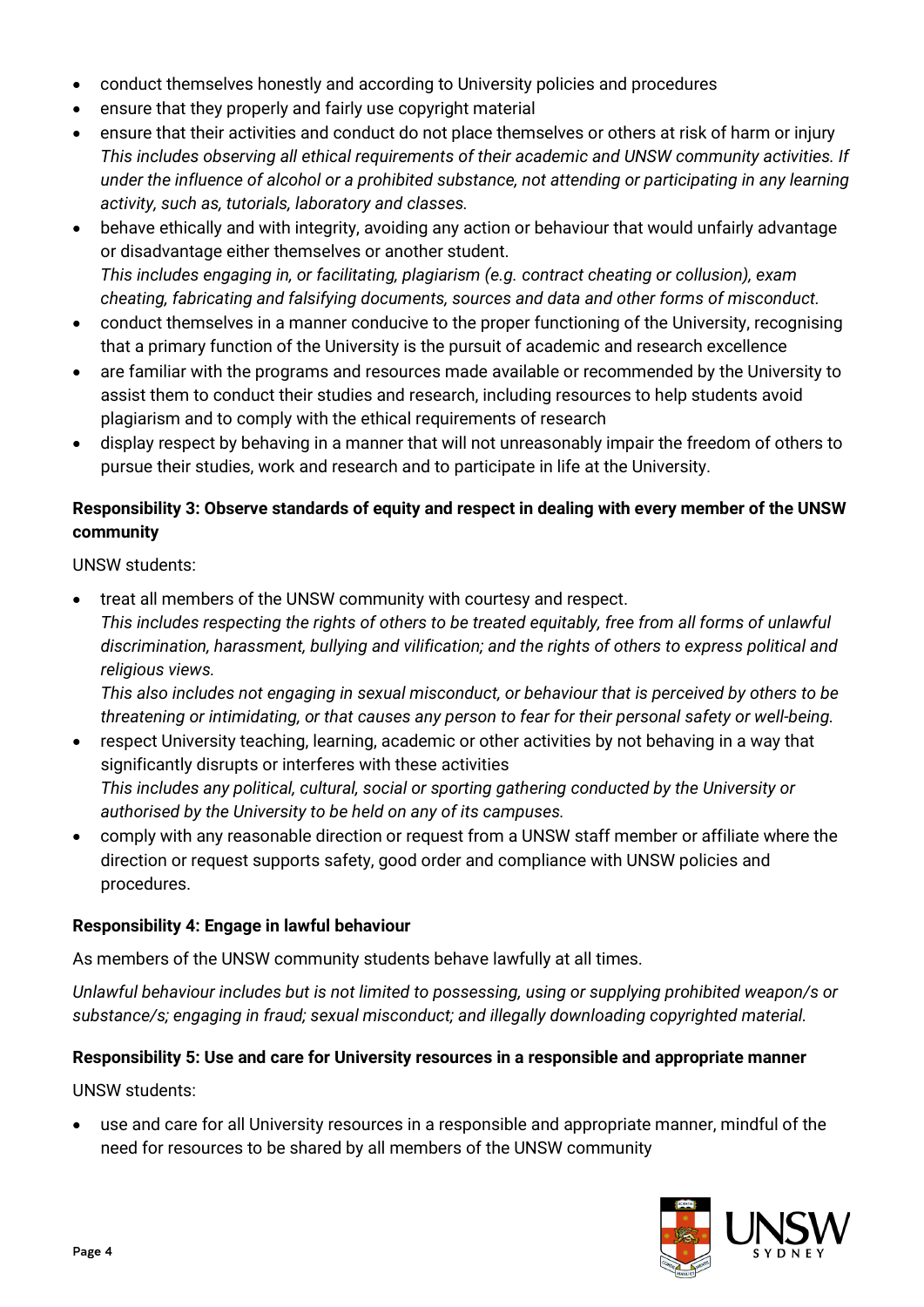*This includes buildings, equipment and grounds, the university's art collection, the library (and the University Library collection), UNSW owned and operated residential colleges, information and communication technology resources, and both on-campus and off-campus venues in diverse contexts including online and off-campus activities such as clinical or work placements, fieldwork or practicums.*

*This also includes not using the University's resources for private gain or the gain of a third party, or private business or commercial purposes, without prior written permission.*

• keep their UNSW student ID (zID) secure and must not disclose their password (zPass) to anyone else.

## **Responsibility 6: Maintain the University's reputation and good standing**

UNSW students:

- as representatives of the University, conduct themselves in a way that maintains and does not diminish the University's reputation or good standing in any way *This includes behaving in an appropriate manner, complying with relevant academic standards and protocols and not engaging in any unlawful conduct while representing the University in any capacity, including while travelling to and from, and while participating in, a UNSW facilitated exchange program at an overseas University, on a workplace or clinical placement, fieldwork, or other practicum.*
- use the University's name, reputation or crest responsibly and only with prior written permission *This means not using or reproducing the University's name, reputation, crest or similar for private gain, the gain of a third party, private business, or commercial purposes, without prior written permission.*

# **8. Legal & Policy Framework**

This Student Code operates within the context of, and subject to, State and Commonwealth legislation, including anti-discrimination and harassment legislation.

The following may also apply to some students:

- UNS[W Research Code of Conduct](https://www.gs.unsw.edu.au/policy/researchcode.html)
- UNSW Staff [Code of Conduct](https://www.gs.unsw.edu.au/policy/codeofconduct.html) (where students are also staff or affiliates)
- Faculty, School or Department specific standards, procedures or requirements, such as health and safety procedures in laboratories.

It is not possible to mention every circumstance or applicable policy in this Student Code. If a circumstance or situation arises which is not expressly mentioned, individuals are expected to act in accordance with the underlying principles of this Student Code.

# **9. Implementation**

## **9.1. Breaches of the Student Code**

Students who breach the Student Code will be subject to disciplinary action according to the Student Misconduct Procedure.

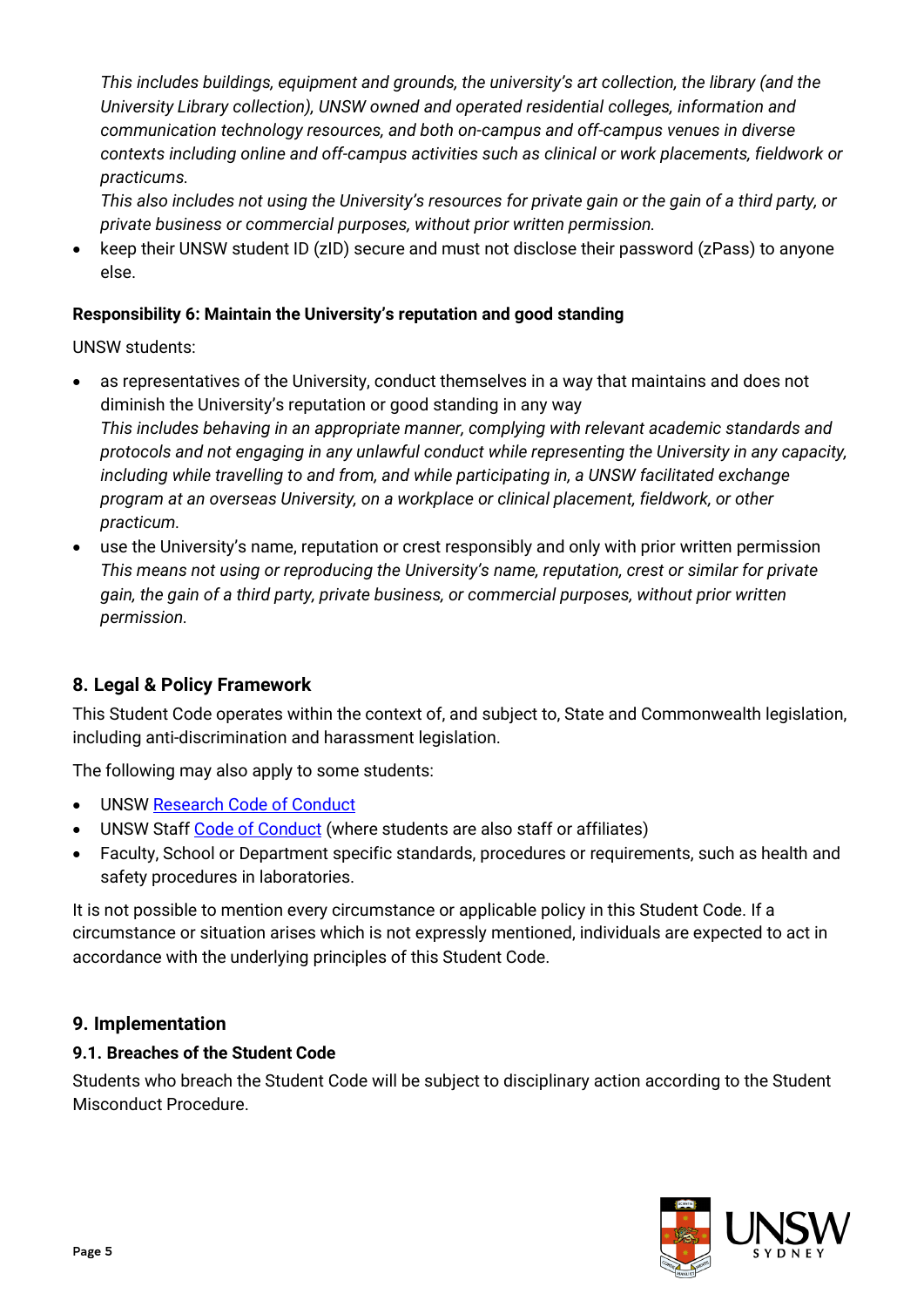## **9.2. Other matters**

The University reserves the right to investigate any alleged conduct, behaviour, action or inaction that it considers to be of a serious nature, notwithstanding that it may be outside the scope of this Student Code.

It may also take corrective action, issue reasonable directions, and make/issue referrals to support services, as appropriate.

## **9.3. Student complaints**

Student complaints about the University's obligations under this Student Code are handled under the UNSW *Student Complaint Procedure*.

Allegations of student breaches of this Student Code or complaints of student misconduct, whether academic or non-academic, are to be dealt with according to the UNSW *Student Misconduct Procedure.*

## **9.4. Roles, responsibilities and rights**

Details of the responsibilities of the University and students are found in this Student Code.

The President and Vice-Chancellor has overall responsibility for this Student Code and the authority to impose penalties for breaches of the Student Code. This authority is delegated to the Deputy Vice-Chancellor Academic and to the Director, UNSW Conduct and Integrity in the UNSW Student Misconduct Procedure.

The Deputy Vice-Chancellor Academic has responsibility for the operation of the UNSW *Student Misconduct Procedure*.

Any student or staff member may make a complaint about an aspect of the University's responsibilities or make an allegation of student misconduct, to the Deputy Vice-Chancellor Academic or to the Director, UNSW Conduct & Integrity according to the UNSW *Student Complaint Procedure* or UNSW *Staff Complaint Procedure*.

## **Authorisation and policy information**

#### **Authorisation**

Approved by Council on 9 December 2019, effective from 1 January 2020

#### **Accountabilities**

*Responsible Officer:* President and Vice-Chancellor

*Contact Officer:* Director, Conduct & Integrity

#### **Legislative Compliance**

This Policy supports the University's compliance with the following legislation:

*University of New South Wales Act 1989* (NSW)

This Student Code operates within the context of, and is subject to, State and Commonwealth anti-discrimination and harassment legislation and within the context of other University policies.

#### **Supporting Documents**

- [Student Misconduct Procedure](https://www.gs.unsw.edu.au/policy/studentmisconductprocedures.html)
- [Student Complaint Procedure](https://www.gs.unsw.edu.au/policy/studentcomplaintproc.html)

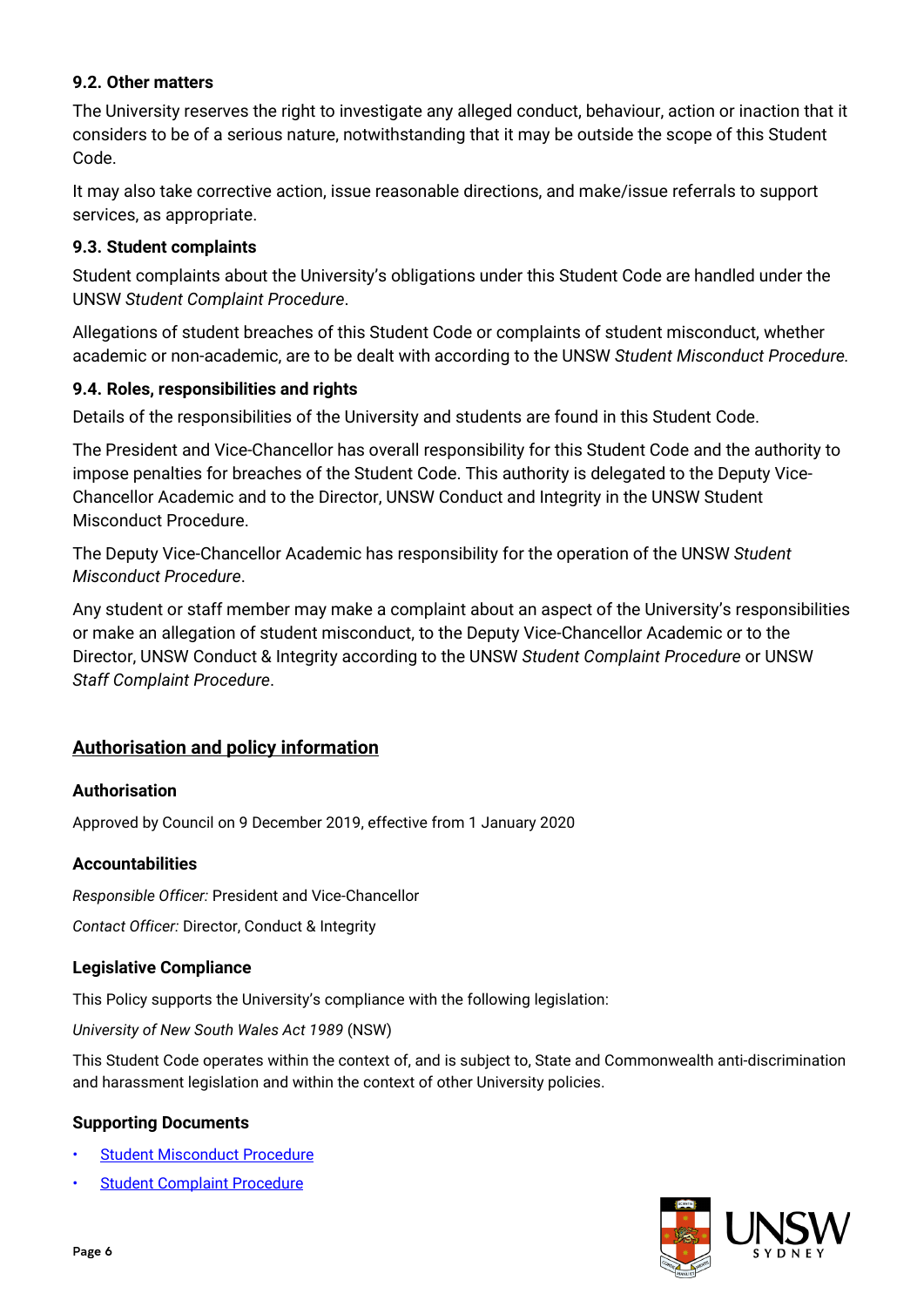- [Plagiarism Policy](https://www.gs.unsw.edu.au/policy/plagiarismpolicy.html)
- [Plagiarism Procedure](https://www.gs.unsw.edu.au/policy/plagiarismprocedure.html)

#### **Related Documents**

- [UNSW Code of Conduct](https://www.gs.unsw.edu.au/policy/codeofconduct.html)
- [Research Code of Conduct](https://www.gs.unsw.edu.au/policy/researchcode.html)
- [Equity, Diversity and Inclusion Policy](https://www.gs.unsw.edu.au/policy/equitystatement.html)
- **[Research Misconduct Procedure](https://www.gs.unsw.edu.au/policy/researchmisconductproc.html)**
- [Sexual Misconduct Prevention and Response Policy](https://www.gs.unsw.edu.au/policy/sexualmisconductpreventionandresponsepolicy.html)
- **[Health and Safety Policy](https://www.gs.unsw.edu.au/policy/ohspolicy.html)**
- [Acceptable use of UNSW Information and Communication Technology Resources Policy](https://www.gs.unsw.edu.au/policy/ictpolicy.html)
- [Acceptable use of UNSW Information and Communication Technology Resources Procedures](https://www.gs.unsw.edu.au/policy/ictprocedure.html)

#### **Superseded Documents**

Student Code of Conduct, v2.4

## **File Number**

2019/07373

#### **Definitions & Acronyms**

- **Affiliates** means conjoint and visiting appointees; consultants and contractors; agency staff; emeriti; members of University committees; and any other person appointed or engaged by the University to perform duties or functions.
- **Staff** means all employees of the University, including casual employees.
- **University** means University of New South Wales
- **UNSW community** comprises University students, staff members and affiliates:
	- on UNSW campuses and facilities, including the live-in accommodation at Australian Defence Force Academy (ADFA) Canberra
	- in virtual spaces (including online forums, communities and platforms) arranged or facilitated by UNSW or where the virtual space is connected to UNSW study or the student experience
	- while using UNSW information and communication technology resources
	- at any premises where research study or work integrated learning is undertaken as part of a UNSW activity including but not limited to placements, internships, exchanges, fieldwork, or other types of practicum
	- while students or student affiliates are representing UNSW (e.g. at social and sporting events, cultural activities, competitions, conferences), including within student clubs or whilst on exchange
	- between UNSW student and a UNSW staff and affiliates
	- at University owned, operated or affiliated accommodation
	- at separate legal entities controlled by the University
	- at Arc@UNSW and associated UNSW student society and club activities.

## **Revision History**

- In 2009 the *Student Conduct Policy* and associated *Student Misconduct Procedure* replaced the *Student Misconduct Rules*: Historical version (1.2) [21 February 2008 to 30 November 2009;](https://www.gs.unsw.edu.au/policy/archives/misconductrules1.2.pdf) Historical version (1.1) 31 [October 1994 to 20 February 2008](https://www.gs.unsw.edu.au/policy/archives/misconductrules1.1.pdf)
- Version 1.0 approved by the Vice-Chancellor on 11 November 2009, effective 1 December 2009
- Version 2.0 approved by the President and Vice-Chancellor on 6 December 2012 effective 6 December 2012
- Version 2.1 update by Acting Head of Governance on 18 February 2016 effective 29 February 2016
- Version 2.2 update by the Director of Governance on 20 September 2016 effective 20 September 2016